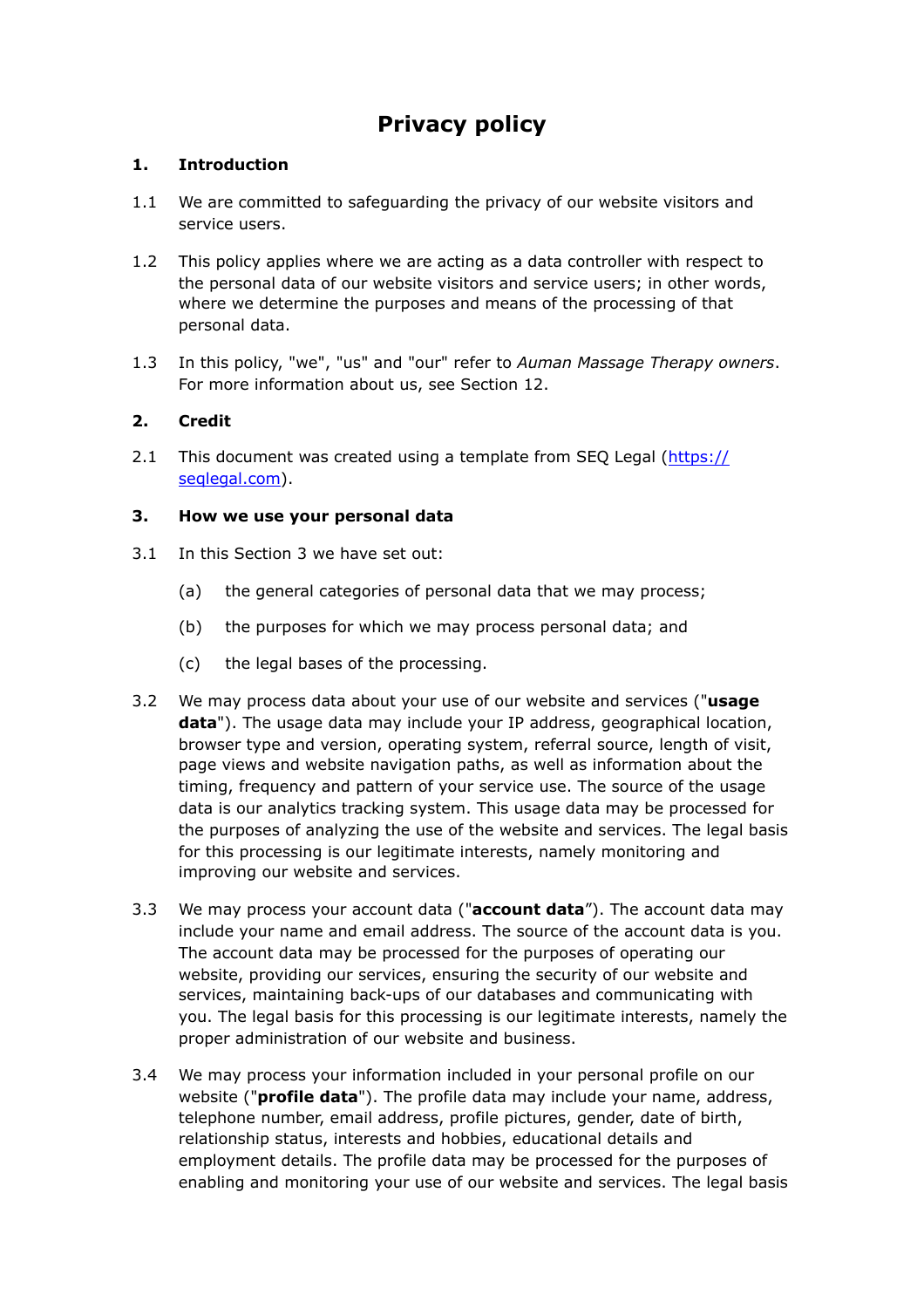for this processing is our legitimate interests, namely the performance of a contract between you and us and/or taking steps, at you request, to enter into such a contract.

- 3.5 We may process your personal data that are provided in the course of the use of our services ("**service data**"). The service data may include your name, address, telephone number, email address, gender, date of birth, relationship status, interests and hobbies, health details including pregnancy status, medication usage and disclosure of any illness or pathology, educational details and employment details. The source of the service data is you. The service data may be processed for the purposes of providing our services, ensuring the safety and security of optimal health status to both service provider and you, and communicating with you. The legal basis for this processing is our legitimate interests, namely the performance of a contract between you and us and/or taking steps, at your request, to enter into such a contract.
- 3.6 We may process information contained in any enquiry you submit to us regarding goods and/or services ("**enquiry data**"). The enquiry data may be processed for the purposes of offering, marketing and selling relevant goods and/or services to you. The legal basis for this processing is consent.
- 3.7 We may process information relating to our customer relationships, including customer contact information ("**customer relationship data**"). The customer relationship data may include your name, your employer, your job title or role, your contact details, and information contained in communications between us and you. The source of the customer relationship data is you. The customer relationship data may be processed for the purposes of managing our relationships with customers, communicating with customers, keeping records of those communications and promoting our products and services to customers. The legal basis for this processing is our legitimate interests, namely the proper management of our customer relationships.
- 3.8 We may process information relating to transactions, including purchases of goods and services, that you enter into with us and/or through our website ("**transaction data**"). The transaction data may include your contact details, your card details and the transaction details. The transaction data may be processed for the purpose of supplying the purchased goods and services and keeping proper records of those transactions. The legal basis for this processing is the performance of a contract between you and us and/or taking steps, at your request, to enter into such a contract and our legitimate interests, namely the proper administration of our website and business.
- 3.9 We may process information that you provide to us for the purpose of subscribing to our email notifications and/or newsletters ("**notification data**"). The notification data may be processed for the purposes of sending you the relevant notifications and/or newsletters. The legal basis for this processing is the performance of a contract between you and us and/or taking steps, at your request, to enter into such a contract.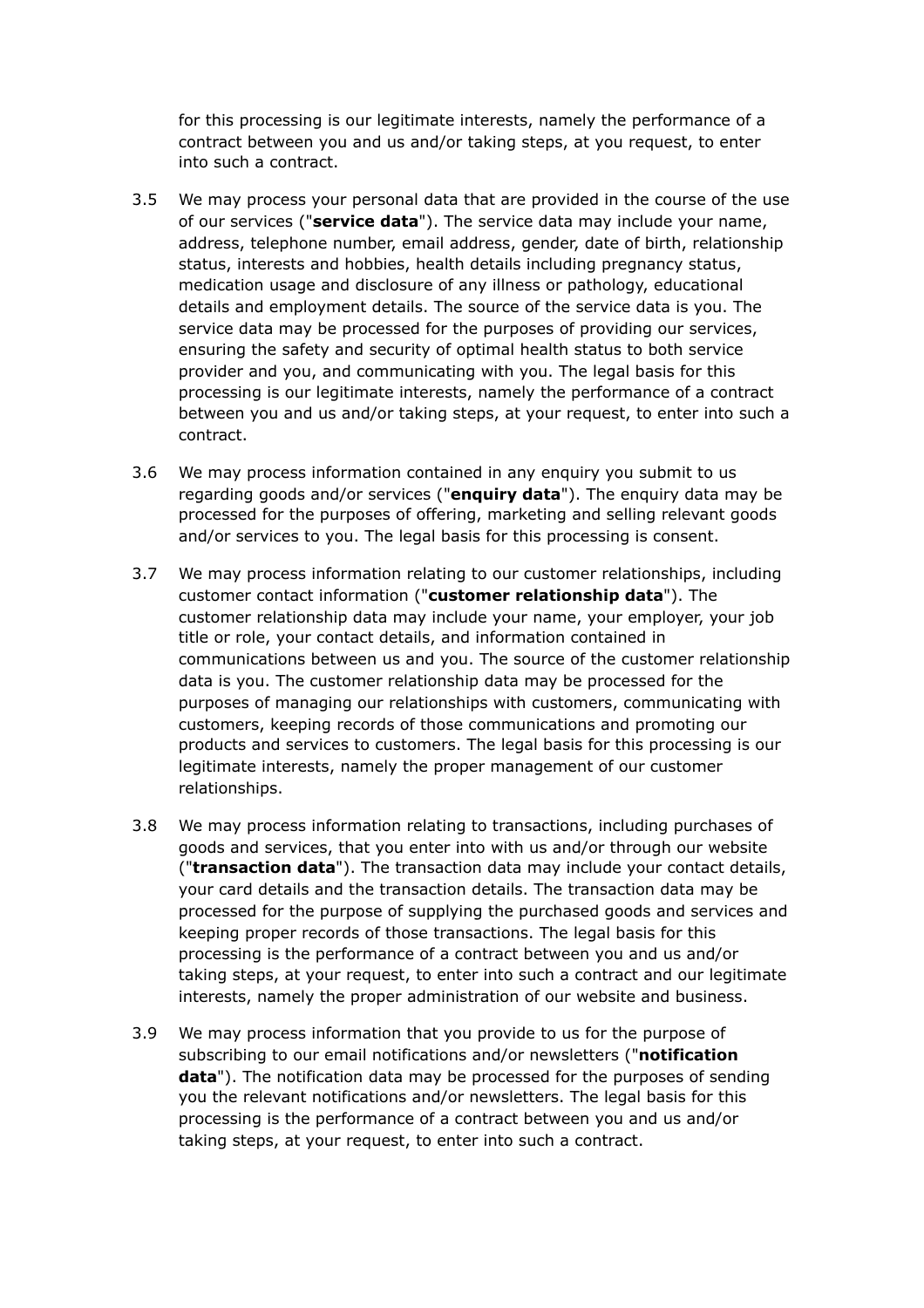- 3.11 We may process information contained in or relating to any communication that you send to us ("**correspondence data**"). The correspondence data may include the communication content and metadata associated with the communication. Our website will generate the metadata associated with communications made using the website contact forms. The correspondence data may be processed for the purposes of communicating with you and record-keeping. The legal basis for this processing is our legitimate interests, namely the proper administration of our website and business and communications with users.
- 3.12 Please do not supply any other person's personal data to us, unless we prompt you to do so.

## **4. Providing your personal data to others**

- 4.1 We may disclose your personal data to any member of our group of companies (this means our subsidiaries, our ultimate holding company and all its subsidiaries) insofar as reasonably necessary for the purposes, and on the legal bases, set out in this policy.
- 4.2 We may disclose your personal data to our insurers and/or professional advisers insofar as reasonably necessary for the purposes of obtaining or maintaining insurance coverage, managing risks, obtaining professional advice, or the establishment, exercise or defence of legal claims, whether in court proceedings or in an administrative or out-of-court procedure.
- 4.3 In addition to the specific disclosures of personal data set out in this Section 4, we may disclose your personal data where such disclosure is necessary for compliance with a legal obligation to which we are subject, or in order to protect your vital interests or the vital interests of another natural person. We may also disclose your personal data where such disclosure is necessary for the establishment, exercise or defence of legal claims, whether in court proceedings or in an administrative or out-of-court procedure.

## **5. Retaining and deleting personal data**

- 5.1 This Section 5 sets out our data retention policies and procedure, which are designed to help ensure that we comply with our legal obligations in relation to the retention and deletion of personal data.
- 5.2 Personal data that we process for any purpose or purposes shall not be kept for longer than is necessary for that purpose or those purposes.
- 5.5 Notwithstanding the other provisions of this Section 5, we may retain your personal data where such retention is necessary for compliance with a legal obligation to which we are subject, or in order to protect your vital interests or the vital interests of another natural person.

## **6. Amendments**

6.1 We may update this policy from time to time by publishing a new version on our website.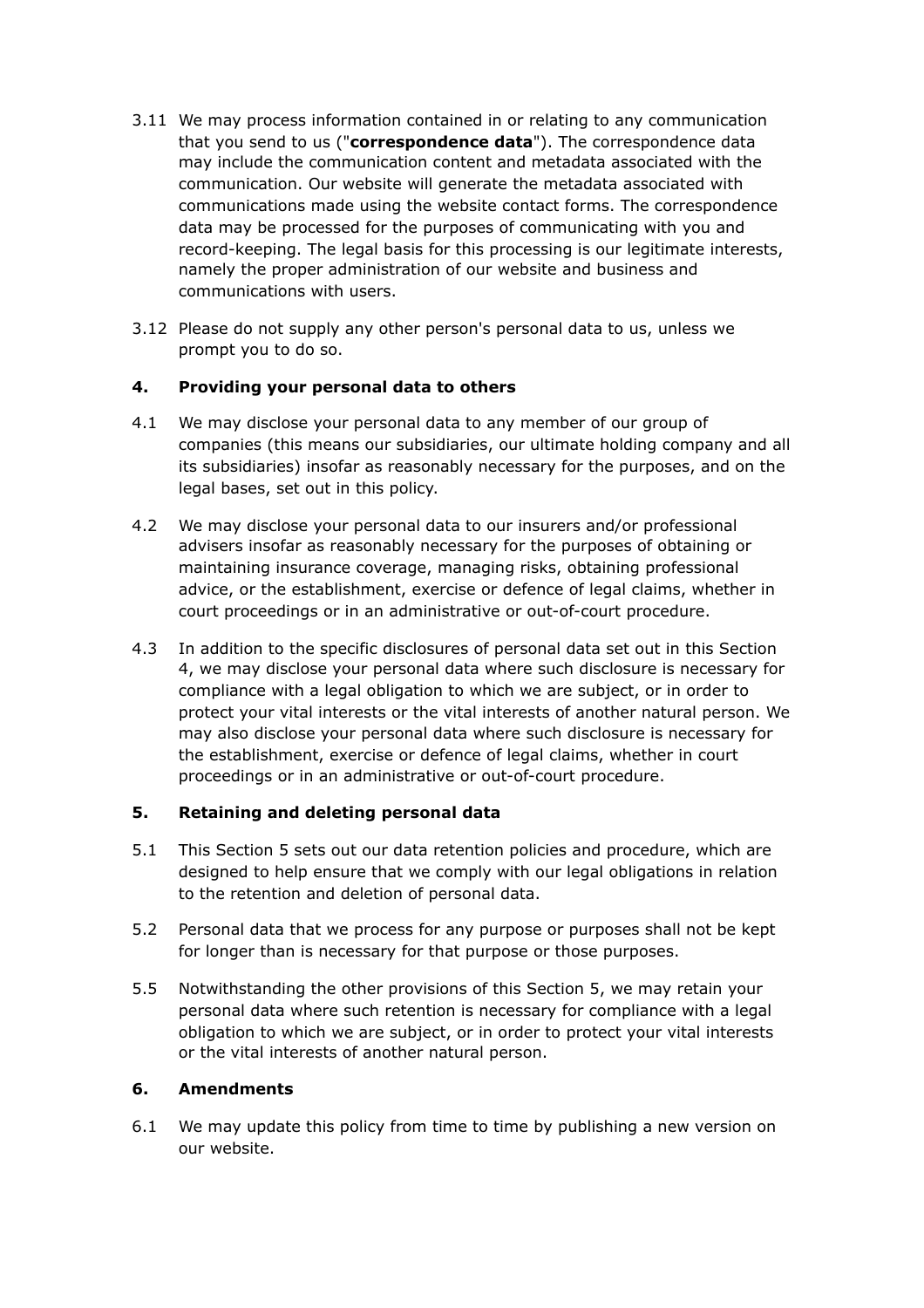- 6.2 You should check this page occasionally to ensure you are happy with any changes to this policy.
- 6.3 We may notify you of changes to this policy by email.

## **7. Your rights**

- 7.1 In this Section 7, we have summarized the rights that you have under data protection law. Some of the rights are complex, and not all of the details have been included in our summaries. Accordingly, you should read the relevant laws and guidance from the regulatory authorities for a full explanation of these rights.
- 7.2 Your principal rights under data protection law are:
	- (a) the right to access;
	- (b) the right to rectification;
	- (c) the right to erasure;
	- (d) the right to restrict processing;
	- (e) the right to object to processing;
	- (f) the right to data portability;
	- (g) the right to complain to a supervisory authority; and
	- (h) the right to withdraw consent.
- 7.3 You have the right to confirmation as to whether or not we process your personal data and, where we do, access to the personal data, together with certain additional information. That additional information includes details of the purposes of the processing, the categories of personal data concerned and the recipients of the personal data. Providing the rights and freedoms of others are not affected, we will supply to you a copy of your personal data. The first copy will be provided free of charge, but additional copies may be subject to a reasonable fee. You can access your personal data by visiting [https://clients.mindbodyonline.com/classic/ws?](https://clients.mindbodyonline.com/classic/ws?studioid=220182&stype=-2&subTab=info) [studioid=220182&stype=-2&subTab=info](https://clients.mindbodyonline.com/classic/ws?studioid=220182&stype=-2&subTab=info) when logged into our website.
- 7.4 You have the right to have any inaccurate personal data about you rectified and, taking into account the purposes of the processing, to have any incomplete personal data about you completed.
- 7.5 In some circumstances you have the right to the erasure of your personal data without undue delay. Those circumstances include: the personal data are no longer necessary in relation to the purposes for which they were collected or otherwise processed; you withdraw consent to consent-based processing; you object to the processing under certain rules of applicable data protection law; the processing is for direct marketing purposes; and the personal data have been unlawfully processed. However, there are exclusions of the right to erasure. The general exclusions include where processing is necessary: for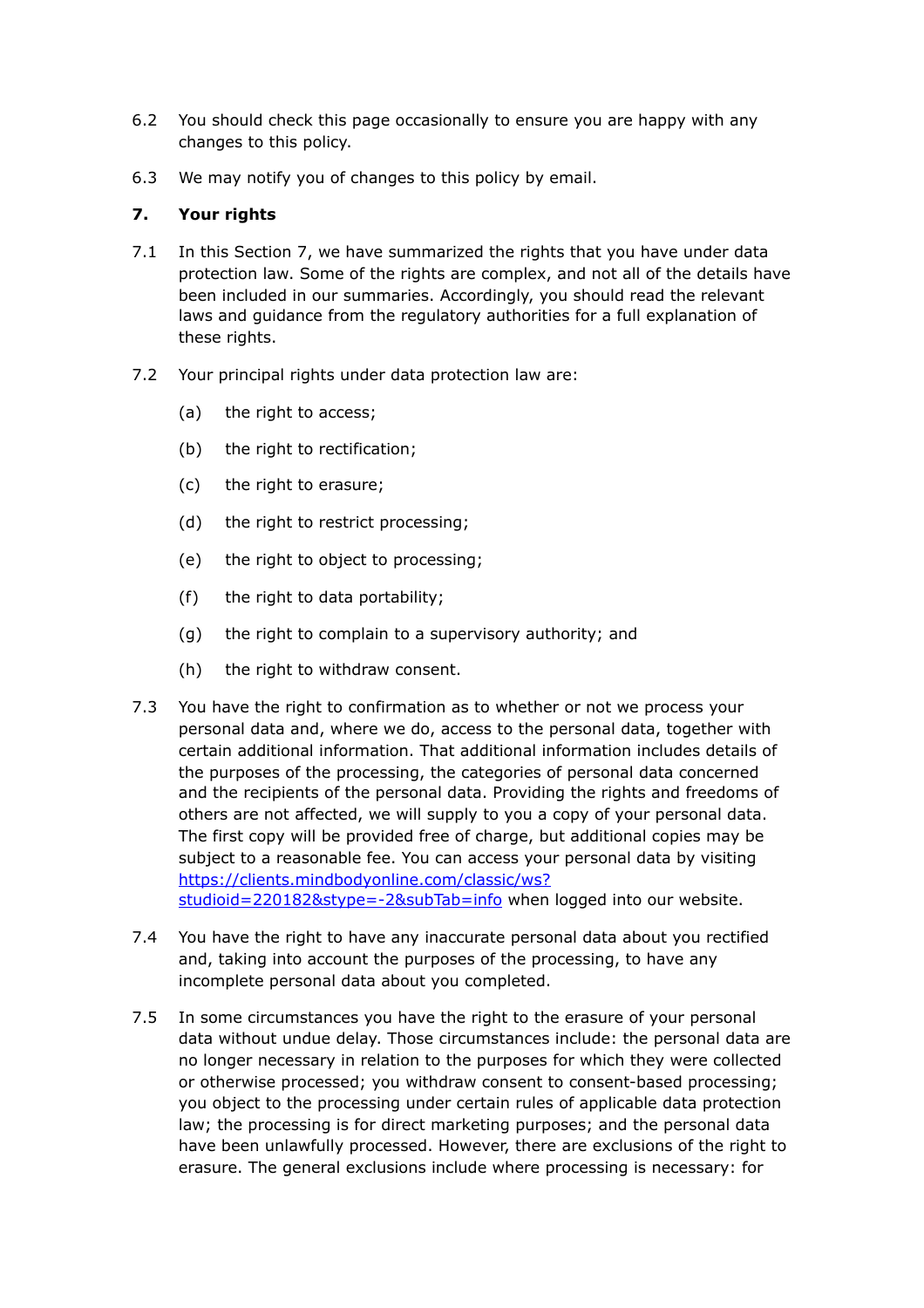exercising the right of freedom of expression and information; for compliance with a legal obligation; or for the establishment, exercise or defense of legal claims.

- 7.6 In some circumstances you have the right to restrict the processing of your personal data. Those circumstances are: you contest the accuracy of the personal data; processing is unlawful but you oppose erasure; we no longer need the personal data for the purposes of our processing, but you require personal data for the establishment, exercise or defense of legal claims; and you have objected to processing, pending the verification of that objection. Where processing has been restricted on this basis, we may continue to store your personal data. However, we will only otherwise process it: with your consent; for the establishment, exercise or defense of legal claims; for the protection of the rights of another natural or legal person; or for reasons of important public interest.
- 7.7 You have the right to object to our processing of your personal data on grounds relating to your particular situation, but only to the extent that the legal basis for the processing is that the processing is necessary for: the performance of a task carried out in the public interest or in the exercise of any official authority vested in us; or the purposes of the legitimate interests pursued by us or by a third party. If you make such an objection, we will cease to process the personal information unless we can demonstrate compelling legitimate grounds for the processing which override your interests, rights and freedoms, or the processing is for the establishment, exercise or defense of legal claims.
- 7.8 You have the right to object to our processing of your personal data for direct marketing purposes (including profiling for direct marketing purposes). If you make such an objection, we will cease to process your personal data for this purpose.
- 7.9 You have the right to object to our processing of your personal data for scientific or historical research purposes or statistical purposes on grounds relating to your particular situation, unless the processing is necessary for the performance of a task carried out for reasons of public interest.
- 7.10 To the extent that the legal basis for our processing of your personal data is:
	- (a) consent; or
	- (b) that the processing is necessary for the performance of a contract to which you are party or in order to take steps at your request prior to entering into a contract,

 and such processing is carried out by automated means, you have the right to receive your personal data from us in a structured, commonly used and machine-readable format. However, this right does not apply where it would adversely affect the rights and freedoms of others.

7.11 If you consider that our processing of your personal information infringes data protection laws, you have a legal right to lodge a complaint with a supervisory authority responsible for data protection. You may do so in the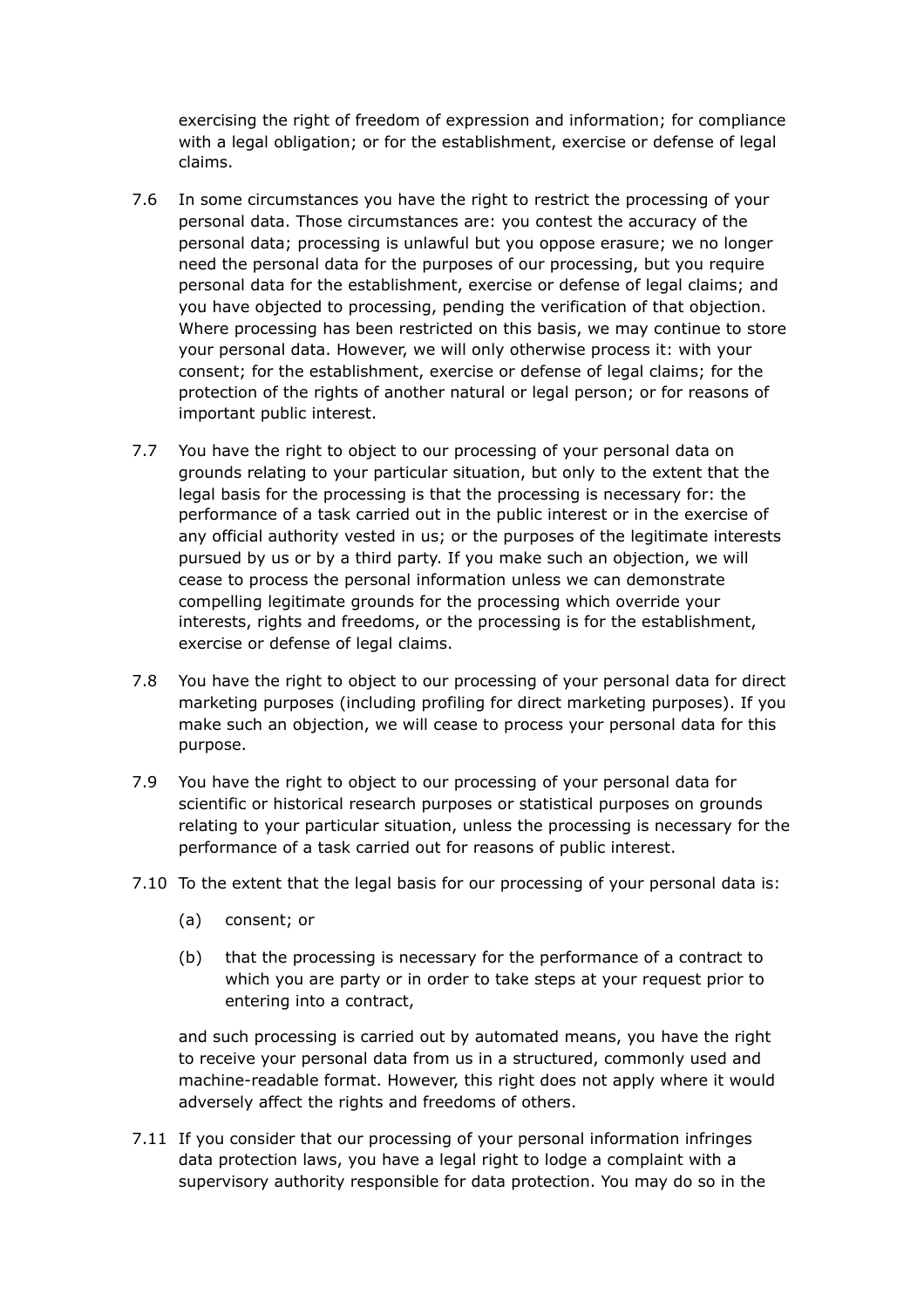United States member state of your habitual residence, your place of work or the place of the alleged infringement.

- 7.12 To the extent that the legal basis for our processing of your personal information is consent, you have the right to withdraw that consent at any time. Withdrawal will not affect the lawfulness of processing before the withdrawal.
- 7.13 You may exercise any of your rights in relation to your personal data by written notice to us, in addition to the other methods specified in this Section 7.

#### **8. About cookies**

- 8.1 A cookie is a file containing an identifier (a string of letters and numbers) that is sent by a web server to a web browser and is stored by the browser. The identifier is then sent back to the server each time the browser requests a page from the server.
- 8.2 Cookies may be either "persistent" cookies or "session" cookies: a persistent cookie will be stored by a web browser and will remain valid until its set expiry date, unless deleted by the user before the expiry date; a session cookie, on the other hand, will expire at the end of the user session, when the web browser is closed.
- 8.3 Cookies do not typically contain any information that personally identifies a user, but personal information that we store about you may be linked to the information stored in and obtained from cookies.

#### **9. Cookies that we use**

- 9.1 We use cookies for the following purposes:
	- (a) authentication we use cookies to identify you when you visit our website and as you navigate our website;
	- (b) status we use cookies to help us to determine if you are logged into our website;
	- (c) personalization we use cookies to store information about your preferences and to personalize the website for you;
	- (d) security we use cookies as an element of the security measures used to protect user accounts, including preventing fraudulent use of login credentials, and to protect our website and services generally;
	- (e) analysis we use cookies to help us to analyze the use and performance of our website and services; and
	- (f) cookie consent we use cookies to store your preferences in relation to the use of cookies more generally.

#### **10. Cookies used by our service providers**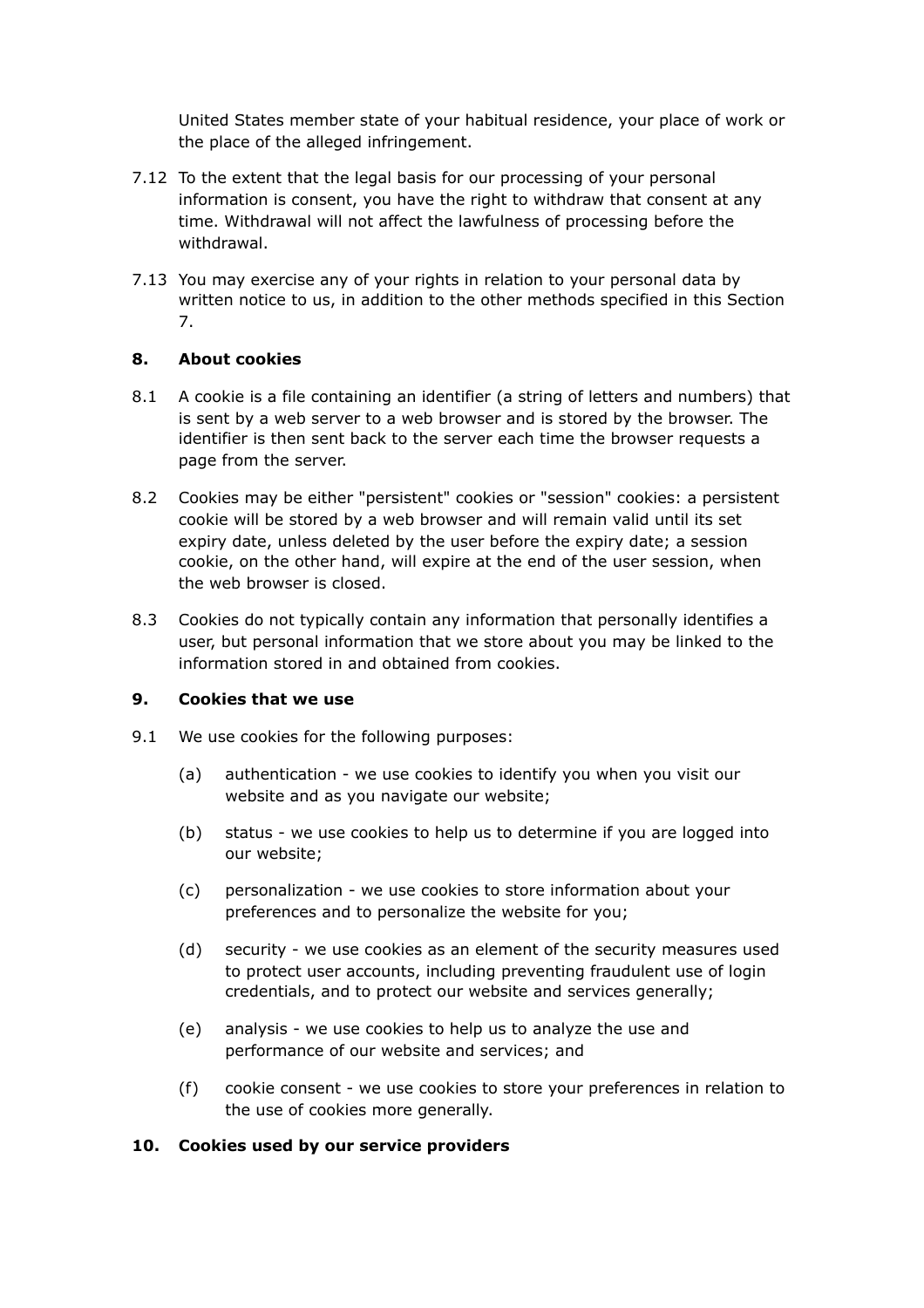- 10.1 Our service providers use cookies and those cookies may be stored on your computer when you visit our website.
- 10.2 We use Google Analytics to analyze the use of our website. Google Analytics gathers information about website use by means of cookies. The information gathered relating to our website is used to create reports about the use of our website. Google's privacy policy is available at: [https://www.google.com/](https://www.google.com/policies/privacy/) [policies/privacy/](https://www.google.com/policies/privacy/).

## **11. Managing cookies**

- 11.1 Most browsers allow you to refuse to accept cookies and to delete cookies. The methods for doing so vary from browser to browser, and from version to version. You can however obtain up-to-date information about blocking and deleting cookies via these links:
	- (a) <https://support.google.com/chrome/answer/95647?hl=en> (Chrome);
	- (b) [https://support.mozilla.org/en-US/kb/enable-and-disable-cookies](https://support.mozilla.org/en-US/kb/enable-and-disable-cookies-website-preferences)[website-preferences](https://support.mozilla.org/en-US/kb/enable-and-disable-cookies-website-preferences) (Firefox);
	- (c) <http://www.opera.com/help/tutorials/security/cookies/>(Opera);
	- (d) [https://support.microsoft.com/en-gb/help/17442/windows-internet](https://support.microsoft.com/en-gb/help/17442/windows-internet-explorer-delete-manage-cookies)[explorer-delete-manage-cookies](https://support.microsoft.com/en-gb/help/17442/windows-internet-explorer-delete-manage-cookies) (Internet Explorer);
	- (e) <https://support.apple.com/kb/PH21411>(Safari); and
	- (f) [https://privacy.microsoft.com/en-us/windows-10-microsoft-edge-and](https://privacy.microsoft.com/en-us/windows-10-microsoft-edge-and-privacy)[privacy](https://privacy.microsoft.com/en-us/windows-10-microsoft-edge-and-privacy) (Edge).
- 11.2 Blocking all cookies will have a negative impact upon the usability of many websites.
- 11.3 If you block cookies, you will not be able to use all the features on our website.

#### **12. Our details**

- 12.1 This website is owned and operated by Auman Massage Therapy.
- 12.2 We are registered in the United States under registration number 81-2029067, and our registered office is at *1252 Evarts St. NE, Washington, DC 20018*.
- 12.3 Our principal place of business is at *1252 Evarts St. NE, Washington, DC 20018*.
- 12.4 You can contact us:
	- (a) by post, to the postal address given above;
	- (b) using our website contact form;
	- (c) by telephone, at 202-780-9816